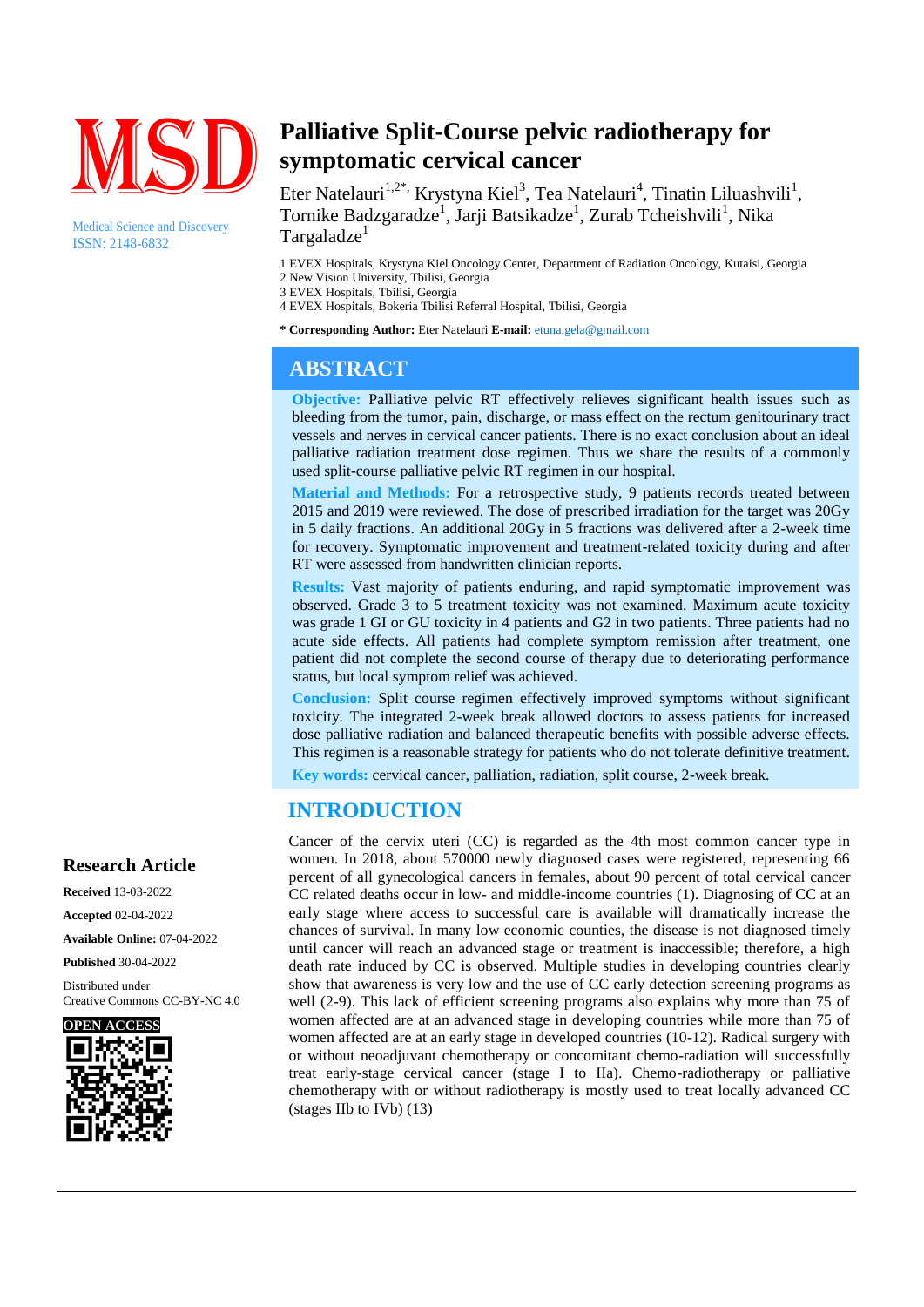The basic difficulty in the treatment of women with locally advanced cervical cancer (LACC) is the poor performance status of the patients. Because of poor tolerance for any type of therapy, treatment effects may be uncertain. In women with advanced or metastatic cervical cancer, symptoms such as vaginal bleeding or mass effects on the rectum, genitourinary tract, vessels, and nerves frequently require palliation. In the care of patients with pelvic symptoms who were unable to undergo intensive therapy, palliative RT is an important part of treatment and standard practice.

By the World Health Organization, palliative care is regarded as "an approach that improves the quality of life of patients and their families facing the problems associated with a lifethreatening illness, through the prevention and relief of suffering employing early identification and impeccable assessment and treatment of pain and other problems, physical, psychosocial and spiritual (14). For all stages of cancer treatment of a patient, this is correct; since the disease is not curable and life expectancy is limited, care priorities are based on symptom management and quality of life. In the palliative treatment of advanced CC, RT plays a crucial role, especially in hemostasis and pain control.

The main goal of palliative radiotherapy is to provide permanent and rapid improvement of symptoms while lessening acute or late side effects, resource use, and the frequency of cancer center visits (15). The other goals include tumor regression and a short period of rehabilitation. For palliative patients, a short course of radiotherapy delivering a high dose per fraction is preferred, as tumors do not need to be fully eradicated to achieve symptom improvement (16). Although palliative radiotherapy plays a very important role in the treatment of advanced cervical cancer, the optimum dose or fractionation schedule is not estimated.

For the gynecological malignancies palliation, several hypofractionated regimens have been recommended (17). Schemes vary from 30Gy/10 fractions to shorter 3.7Gy twice daily given in 4 fractions and a single 8Gy dose in one fraction. Many of these fractionation regimens can be repeated. Administration of palliative RT for gynecologic cancer may be delivered using the external beam approach and brachytherapy. The radiation fractionation regimen decision is based on many different factors, including tumor characteristics, radiological features, previous history of radiation therapy, and response to that intervention, patient's performance status, and estimated life expectancy. Ongoing or potential systemic therapy should be taken into consideration, as well. In decision making, physician choice and preparation often play an important role.

The most commonly used palliative pelvic RT scheme for cervical cancer has been the split course hypofractionated schedule at the EVEX Medical Corporation – Oncology Center. The idea is that in this challenging patient population, the first course of 20Gy delivered in five daily fractions offers a trial course to evaluate treatment tolerance. The first phase of treatment will be followed by a scheduled 2-week break, enabling patients to recover from acute adverse effects caused by the first phase of RT.

However, from either disease progression or intolerance to the first course of radiation during the break, a minority of patients would deteriorate. Patients who felt better could continue RT at the final total dose of 40Gy by completing the second phase of RT with 4Gy per fraction. This regimen thereby allows the identification of patients who may tolerate high-dose palliative RT after the initial dose. This approach has been well-tolerated in our practice. Most patients have benefited from the relief of pelvic symptoms while offering all patients an opportunity to receive the higher palliative radiotherapy trial course. In this study, we conducted a retrospective analysis to determine the overall efficacy of a split-course palliative radiotherapy protocol for symptom palliation.

## **MATERIAL and METHODS**

#### **Patient Population**

Clinical reports were analyzed of all patients treated for cervical cancer with split course pelvic RT between May 2015 and May 2019. Nine patients were found in total with cervical cancer who underwent treatment with this regimen by checking the unit's disease-specific treatment reports builtin ARIA software. Histopathologically confirmed stage IVB cervical cancer had been diagnosed in all patients (Including squamous cell carcinoma, adenocarcinoma, or adenosquamous cell carcinoma).

Due to severe comorbidity, low-performance status, or metastatic illness, these patients were not suitable for radical treatment. History and physical examination included height, weight, body surface area, and The Eastern Cooperative Oncology Group Performance Status (ECOG) score. An initial examination was performed by a gyne-oncologist and radiation oncologist together. All patients had signed a treatment-specific informed consent before treatment.

#### **Treatment**

Chosen patients were treated with external beam RT using Clinic IX or True Beam (Varian Medical Systems) only. A megavoltage beam of 6 MV or greater, with a minimum source-axis distance of 100 cm and a minimum source-to-skin distance of 80 cm. Throughout the simulation and planning, methods were used to reduce small bowel irradiation, including full bladder or advanced physics planning for IMRT. The distal-most aspect of cervical-vaginal disease was marked using radio-opaque seeds. CT scan with or without MRI was used in treatment planning.

The tumor responsible for vaginal bleeding, mass effect, or pelvic pain identified by pelvic CT and/or MRI was outlined as the gross tumor volume (GTV). With a 1.0 margin, given the setup instability and organ movement, the planning target volume (PTV) was defined. The clinical target volume (CTV) was not defined due to care was given for palliative intent. Originally, it was planned that all patients would receive the full course of treatment with a maximum dose of 40Gy. All plans were generated in Eclipse (Varian Medical Systems): using a conformal 4-field technique with 16-MV photon beams or IMRT/VMAT technique with 6-MV photon beams.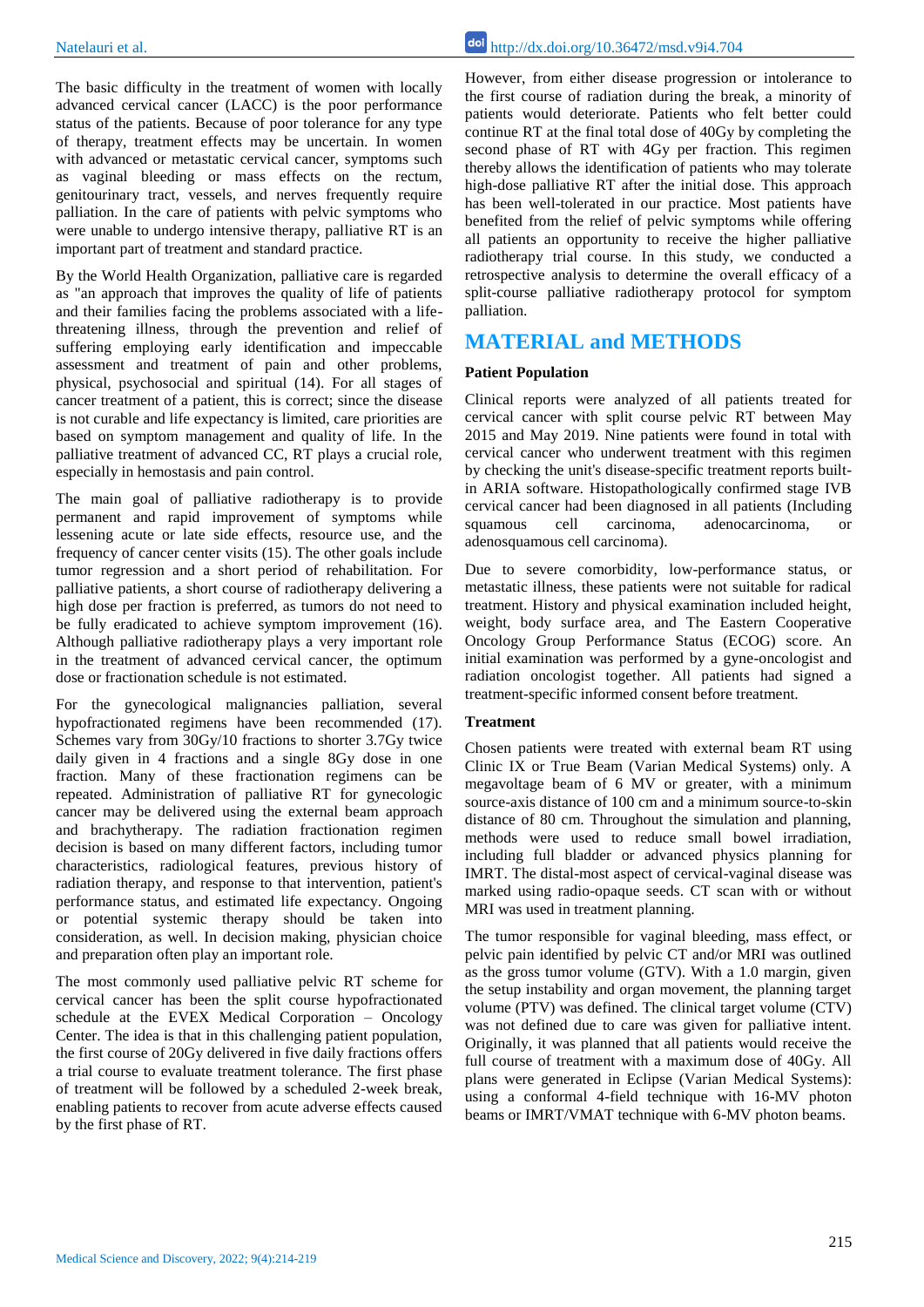Daily image verification on the treatment unit was followed by prescribed treatment delivery. For the first course of RT, a dose of 20Gy in 5 fractions was approved.

All patients were treated once a day, five days a week, with a daily fraction size of 4Gy. Complete blood count analyses were performed weekly. Serum chemistry included creatinine and liver function tests. Transfusion was given if HGB <80 g/l. Patients were given a 2-week break after this first phase of palliative RT, during which patients and doctors jointly decided whether a patient should continue to the second course of palliative radiotherapy. Good performance status, the patient's ability to continue, stable cancer status of the treated tumor, and no distant progression were the indicators used to pick patients for the second phase of treatment, which included an extra 20Gy in 5 fractions.

#### **Analyses**

Symptom Palliation: Data regarding patient symptom improvement was obtained from clinician assessment reports performed during RT and clinic follow-up notes. All patients were followed-up via planned follow-up visits in the clinic if patients were able to come. If the patients' performance status had deteriorated and they could not come for follow-up checks, the clinic's administrative department started the interview process with a phone call to determine the vital status until the patient's death. The response to treatment, recurrence of disease, or survival is well beyond the context of this study.

Toxicity: At the monthly therapy reviews, at regular followup visits in two weeks and/or months following RT completion, toxicities were determined retrospectively from physician notes. The worst treatment-related toxicity observed during treatment or retrospectively analyzed was graded using the Common Terminology Criteria for Adverse Events v4.0 scale.

For the whole population of patients, only one clinician collected this data. A proportion of these charts was then evaluated by a group of physicians (resident a senior physician for each patient) to determine and validate the patients' toxicity score. Any discrepancy in scores was overcome by re-examining the patients' clinical charts, and the senior physician took the final decision.

### **RESULTS**

**Patient characteristics:** Basic hallmarks of patients and diseases are outlined in Table 1. Patients were staged according to the 7th edition of the classification of the AJCC staging.

All the patients had stage IVB cervical cancer proven by pathology and radiological studies. None of the nine patients has ever undergone pelvis irradiation. The entire course of therapy was finished by eight patients, for a total of 40Gy. Because of low-performance status and severe comorbidities (acute hemorrhagic stroke during a 2-week break), only one patient was found not fit for the second phase of RT.

**Symptom Palliation:** Symptomatic improvement was measured in all cases with a cumulative follow-up of 12 months from the monthly treatment assessment clinical reports and from the follow-up charts to the final

Natelauri et al. http://dx.doi.org/10.36472/msd.v9i4.704

follow-up or until death. Table 2- shows that after finishing the complete course of palliative RT, patients had different symptomatic improvements. Bleeding and pain were palliated in most patients. 100% described symptom relief at the end of care in patients that had bleeding. In all patients, pelvic pain was relieved. All patients suffering from pelvic pain were prescribed nonsteroidal anti-inflammatory medications or opioids during RT. These patients stopped or were able to decrease the pain drug dosage following completion of therapy. Palliation from vaginal discharge and mass effect was also reported in two weeks of treatment.

**Toxicity:** Table 3 - shows the treatment-induced acute and late toxicities. The majority of our patients well tolerated split course radiation. There was no grade 3, 4, or 5 RT side effects. Three patients showed no acute side effects at all. Diarrhea was the most frequent acute toxicity observed in 4 patients.

| <b>Demographics</b>               | Number $(\frac{6}{6}),$ |
|-----------------------------------|-------------------------|
| Age                               | $N = 9(100\%)$          |
| <b>Median</b>                     | 66                      |
| Range                             | 50-83                   |
| <b>ECOG</b>                       |                         |
| 1                                 | 1(12)                   |
| $\overline{2}$                    | 3(33)                   |
| $\leq$ 2                          | 5(55)                   |
| Weight loss $>5\%$ of body weight |                         |
| Yes                               | 4 (44)                  |
| $\mathbf{N}\mathbf{0}$            | 1(12)                   |
| <b>Unknown</b>                    | 4(44)                   |
| HGB                               |                         |
| $>120$ g/l                        | $\theta$                |
| $80 - 120$ g/l                    | 4(44)                   |
| < 80 g/l                          | 5(56)                   |
| <b>Histology</b>                  |                         |
| Adenocarcinoma                    | 2(22)                   |
| Squamous cell carcinoma           | 6(66)                   |
| Adeno-squamous carcinoma          | 1(12)                   |
| Chemotherapy                      |                         |
| Prior                             | 4(44)                   |
| After                             | 2(22)                   |
| <b>Prior to and after</b>         | 2(22)                   |
| No chemo                          | 1(12)                   |
| <b>Prior Surgeries</b>            |                         |
| Yes                               | 1(12)                   |
| $\mathbf{N}\mathbf{o}$            | 8(88)                   |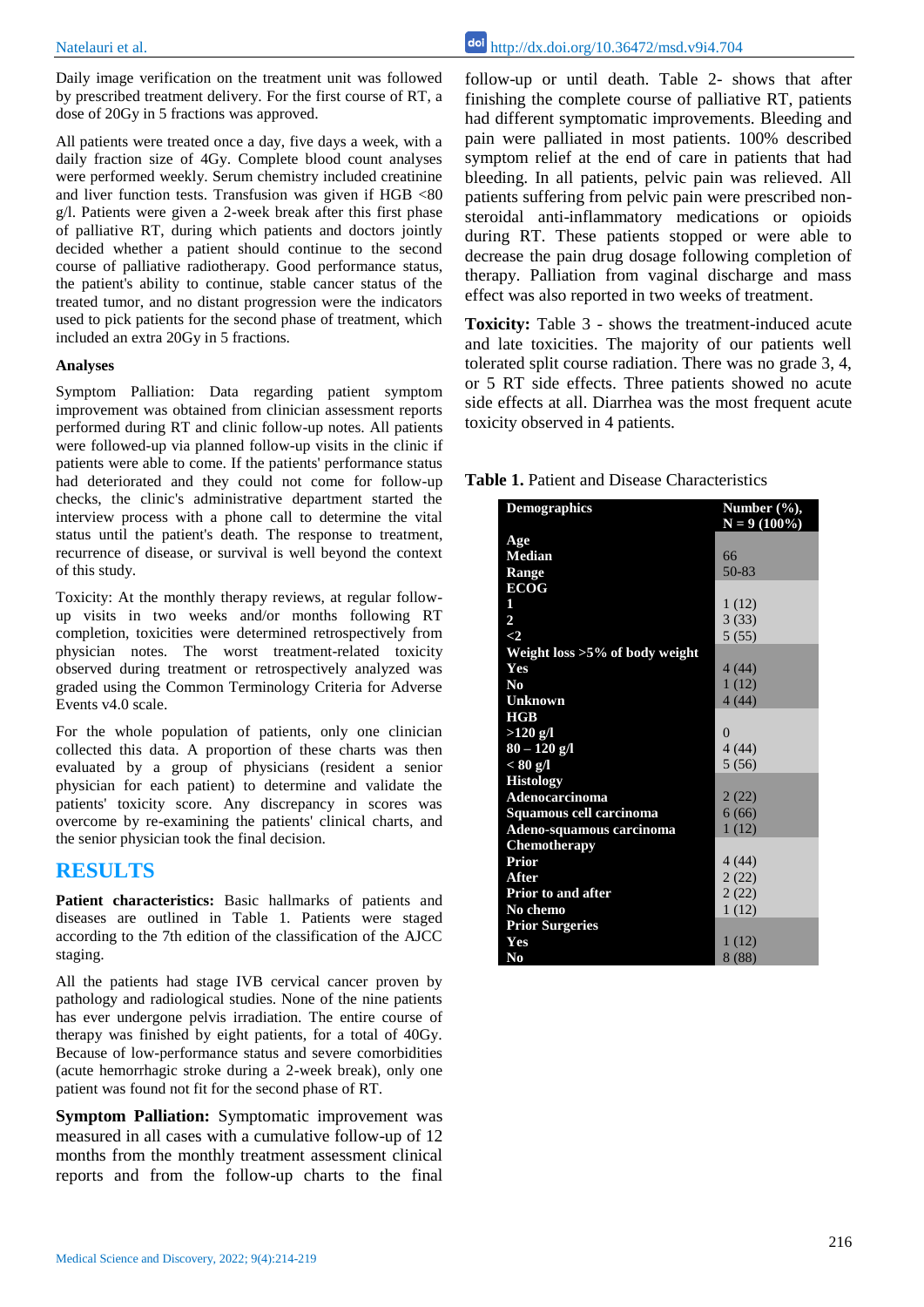**Table 2.** Palliation of Symptoms in Evaluable Patients

| <b>Symptom</b>                 | <b>Patients with</b><br>Symptoms at<br><b>Presentation</b><br>Number $(\%).$ | <b>Patients with</b><br><b>Symptom</b><br><b>Improvement</b><br>in two weeks<br>Number $(\% )$ | <b>Patients with</b><br><b>Symptom</b><br><b>Improvement</b><br>in 6 months<br>Number $(\% )$ |
|--------------------------------|------------------------------------------------------------------------------|------------------------------------------------------------------------------------------------|-----------------------------------------------------------------------------------------------|
| <b>Bleeding</b>                | 8(89)                                                                        | 8 (100)                                                                                        | 8 (100)                                                                                       |
| <b>Mass effect/obstruction</b> | 2(22)                                                                        | 1(50)                                                                                          | 2(100)                                                                                        |
| Vaginal discharge              | 8(89)                                                                        | 3(37)                                                                                          | 5(62)                                                                                         |
| Pelvic pain                    | 5(56)                                                                        | 4(100)                                                                                         | 5(100)                                                                                        |

Table 3. Treatment Toxicity by CTCAE v.4.0

|                          | <b>Grade 1</b>              | <b>Grade 2</b> | Grade 3,4 and 5 |
|--------------------------|-----------------------------|----------------|-----------------|
| <b>Acuity toxicity</b>   |                             |                |                 |
| <b>Nausea/Vomiting</b>   |                             |                |                 |
| <b>Diarrhea</b>          | $\mathcal{D}$               |                |                 |
| <b>Anal mucositis</b>    |                             |                |                 |
| Cystitis                 |                             |                |                 |
| <b>Vaginal mucositis</b> | 2                           |                |                 |
| Late toxicity            |                             |                |                 |
| <b>Proctitis</b>         | $\mathcal{D}_{\mathcal{L}}$ |                |                 |
| Cystitis                 |                             |                |                 |
| <b>Vaginal stenosis</b>  |                             |                |                 |

## **DISCUSSION**

The task frequently posed by radiation oncologists is to treat a patient with stage IVB or recurrent cervical carcinoma that has induced pelvic pain, mass effects, or bleeding. Conducted literature review confirms that numerous dose fractionation schedules have been tested (19, 22-30), but about RT dose and fraction size recommended for palliative pelvic RT, there is broad international heterogeneity (Table 4). Tumors respond quickly to radiation, and after a few days of treatment, bleeding stops. Several options can be useful if vaginal bleeding is the primary concern.

According to the Lonkhuijzen's descriptive analysis of eight papers reporting palliative care results, the evidence is not enough to prove the widespread presumption that better and durable palliation is accomplished with a higher dose administered in many smaller fractions. There is a strong need for a comparative study that will analyze various radiation fractionation schedules to determine an ideal palliative radiation regimen (18). Numerous regimens have been reported, with various fractionation schemes. Several studies have identified whole-pelvic palliative RT using single or multiple monthly doses of 10Gy. This treatment plan was generally well-tolerated, impacting vaginal bleeding and discharge after 2 or 3 fractions were reported (19-20). Late toxicity is poorly reported, and because of the large fraction size and wide irradiated area, the increased risk of late toxicities is a problem. In patients with different pelvic malignancies, RTOG 7905 research took this monthly fraction of 10Gy schedule concurrently with misonidazole (a hypoxic cell sensitizer).

A high incidence of late gastrointestinal (GI) complications (45 percent) were recorded, leading to the trial's premature termination (21).

The RTOG prospectively examined the use of a lower dose per fraction: 3.7Gy delivered twice a day to a total dose of 14.8Gy, repeated every month for up to three months. Spanos et al. reported on a phase II study of 142 patients with recurrent or metastatic disease in the pelvis using this fractionation and repeated at 3- to 6 week intervals for a total of three courses. The planned total tumor dose was 44.4Gy, and LDR intracavitary insertion (4,500 mg) was occasionally accompanied by 14.4 Gy EBRT dose with midline block. Twenty-seven patients lived for longer than one year. There were only two reported cases of grade 3 toxicity in the lower gastrointestinal tract. The research was extended to provide a phase III protocol randomizing 136 patients to rest for a short (2 weeks) or longer (4 weeks) time between split radiation courses. In patients with shorter rest intervals, there was a tendency towards increased acute toxicity (5 of 58 vs. 0 of 68;  $P = .07$ ). In the two groups, late toxicity was not substantially distinct. The pelvic tumor response was 34 percent vs. 26 percent in both groups, reported as comparable. A 6 percent complication rate was reported by Spanos et al. in 290 patients treated under RTOG Protocol 8502. There was no late toxicity in any patient receiving <30Gy. No major variation in the occurrence of complications was observed for patients who had 2 or 4 weeks of rest ( $P =$ .47) (22-23). The weakness of this protocol is that the two days of treatment require at least a 6-hour interval between two daily fractions, which can be troublesome for the symptomatic patient.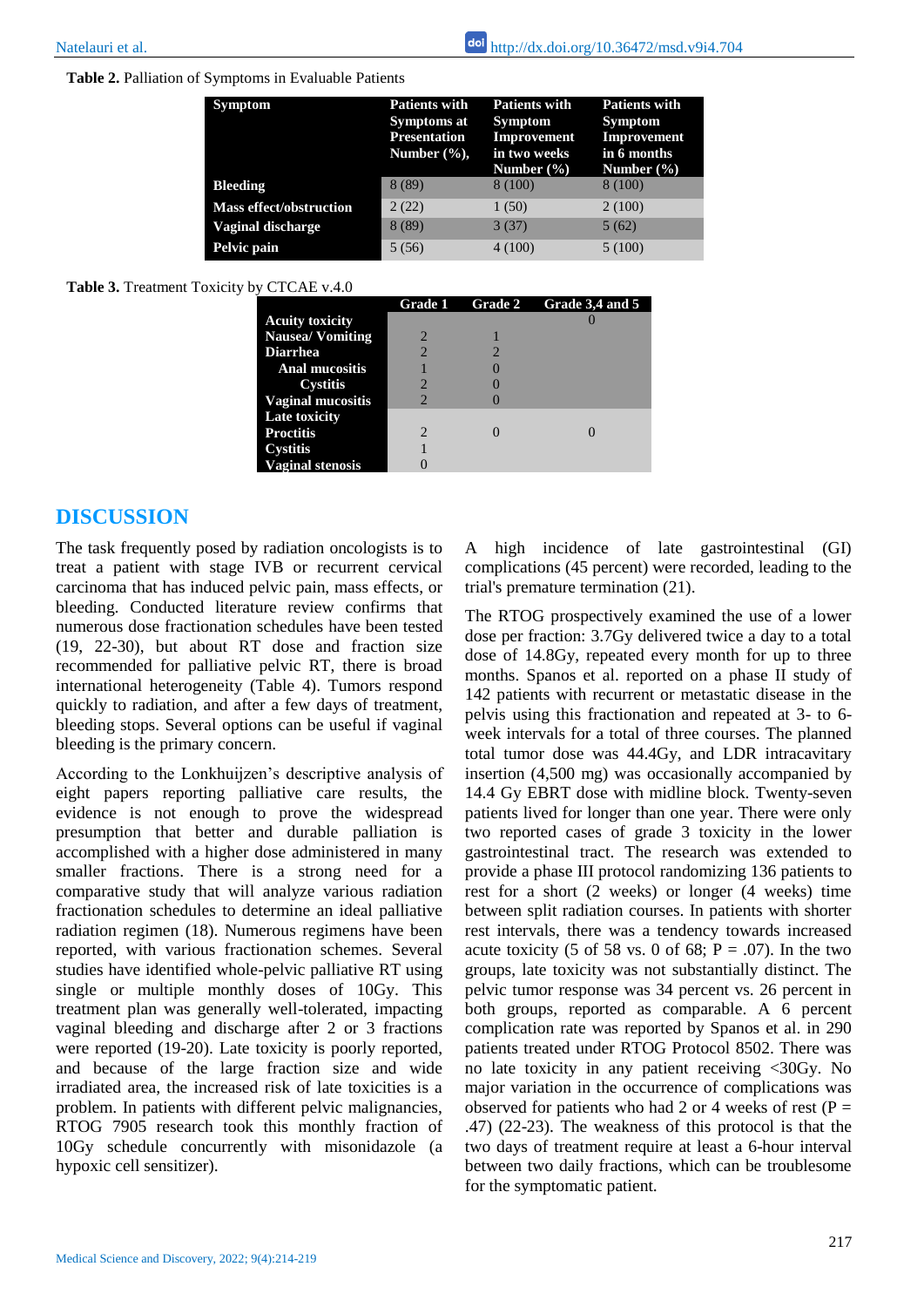It was impossible to compare the results from these studies, considering the patient sample variations (performance status spectrum, age, methods of symptom assessment, and measured outcomes). It appears that the highest control was achieved with bleeding. Pain palliation was correlated to the overall dose delivered. However, almost all these studies indicate that higher cumulative doses of RT could be considered in some patients to result in more effective palliation and potentially better overall survival. The latter is beyond the scope of our study. Therefore, in this population, which also has low-performance status or severe comorbidities, the proper selection of patients who may benefit more from a split course of RT is essential. In palliative care, balancing symptom improvement with RT side effects remains very important. We suggest that our treatment regimen prevents the overtreatment of very ill patients with the consequent toxicity and enables healing from the acute side effects of the first phase RT. This strategy allows the evaluation and identification of patients fit for escalated dose palliative RT after a trial dose of 20Gy. Further RT was continued only in patients who did not get worse after the 2-week break. Apparently, in most patients, split course RT offered symptom improvement. Treatment was welltolerated, with mild and irregular events of toxicity over the planned 2-week break, both grade 1 or 2 GI and GU toxicity entirely resolved. Grade 3 or higher acute or late toxicity was not detected during radiation or within the six months after.

The scheduled break could provoke controversy as seen in patients undergoing curative-intent RT for other cancer forms the prolonged duration or delay of care can adversely affect local tumor control and diseasespecific survival. Particularly because of short survival in patients treated with palliative intent, the goal of palliative RT regimens has centered on symptomatic improvement rather than local control of the tumor. Tumor local control or OS was not assessed in this study. Although understanding that symptom palliation can also be a feature of local tumor response. A significant portion of our patients has poor prognostic factors, including stage IVB disease, weight loss, and a higher ECOG score of performance status. The key reason for split course palliative RT is that the 2-week break allows the doctor to choose patients for the full dose palliative RT of 40 Gy. The retrospective nature of this clinical study did not allow us for precise measurement of the degree of improvement, new symptoms during RT, or span of palliation.

Indeed, findings from a retrospective analysis of clinical details, considering the possible subjectivity, patient selection, and bias implicit in this research design style, did not permit an objective comparison of efficiency. We retrieved data relating to whether the symptoms were improved during treatment and afterward.

Symptom palliation and toxicity were analyzed mainly by doctors, and it is well known that physicians appear to overestimate or neglect the symptoms compared to patients. The analysis of the results could be influenced by the process by which these endpoints have been evaluated, as information was derived from clinical notes. For most studies oriented on palliative schedules, as this protocol, this issue of estimation is one of the main rationales. It should always be acknowledged that variables apart from the fraction size, including treatment volume and prior interventions, affect complication rates of radiation therapy.

## **CONCLUSION**

We report that symptom palliation using this regimen is promising and posed minimal toxicities. There is clearly a need for well controlled studies with validated palliative and quality of life endpoints to determine the best fractionation schemes for palliative radiotherapy in cervical cancer. Therefore, we propose that these data may serve as the basis for the design of future prospective studies evaluating split-course palliative pelvic RT, with the incorporation of validated symptom inventory tools and a formal quality of life assessment.

**Author Contributions: EN, KK, TN, TL, TB, JB, ZT, NT:**  Study design, Literature review, Data collection and/or processing, Analysis and/or interpretation, **EN:** Writing, Revision

**Acknowledgments:** I would like to thank the people working at EVEX hospitals Oncology Center for their encouragement and advice that led to the completion of this paper. I also thank my friends for encouragement and words of advice. Special thanks to my mentor – Krystyna Kiel. Finally, if not my family, who supports me all the time, i would never be able to work on this very special project.

**Conflict of interest:** The author declared no potential conflicts of interest with respect to the research, authorship, and/or publication of this article. This research did not receive and a specific grant from funding agencies in the public, commercial, or not-for-profit sectors.

**Ethical approval:** The study was conducted according to the guidelines of the Declaration of Helsinki and approved by Local Ethical Committee. All procedures performed in studies with human participants met the ethical standards of the Institutional Research Commission and the 1964 Declaration of Helsinki and its subsequent amendments or comparable ethical standards.

## **REFERENCES**

- 1. Cervical cancer. Who.int. http://www.who.int/cancer/prevention/diagnosis-screening/cervicalcancer/en/
- 2. Aboyeji PA, Ijaiya MD, Jimoh AG. Knowledge, attitude and practice of cervical smear as a screening procedure for cervical cancer in Ilorin, Nigeria. Tropical journal of obstetrics and gynaecology. 2004;21(2):114-7.